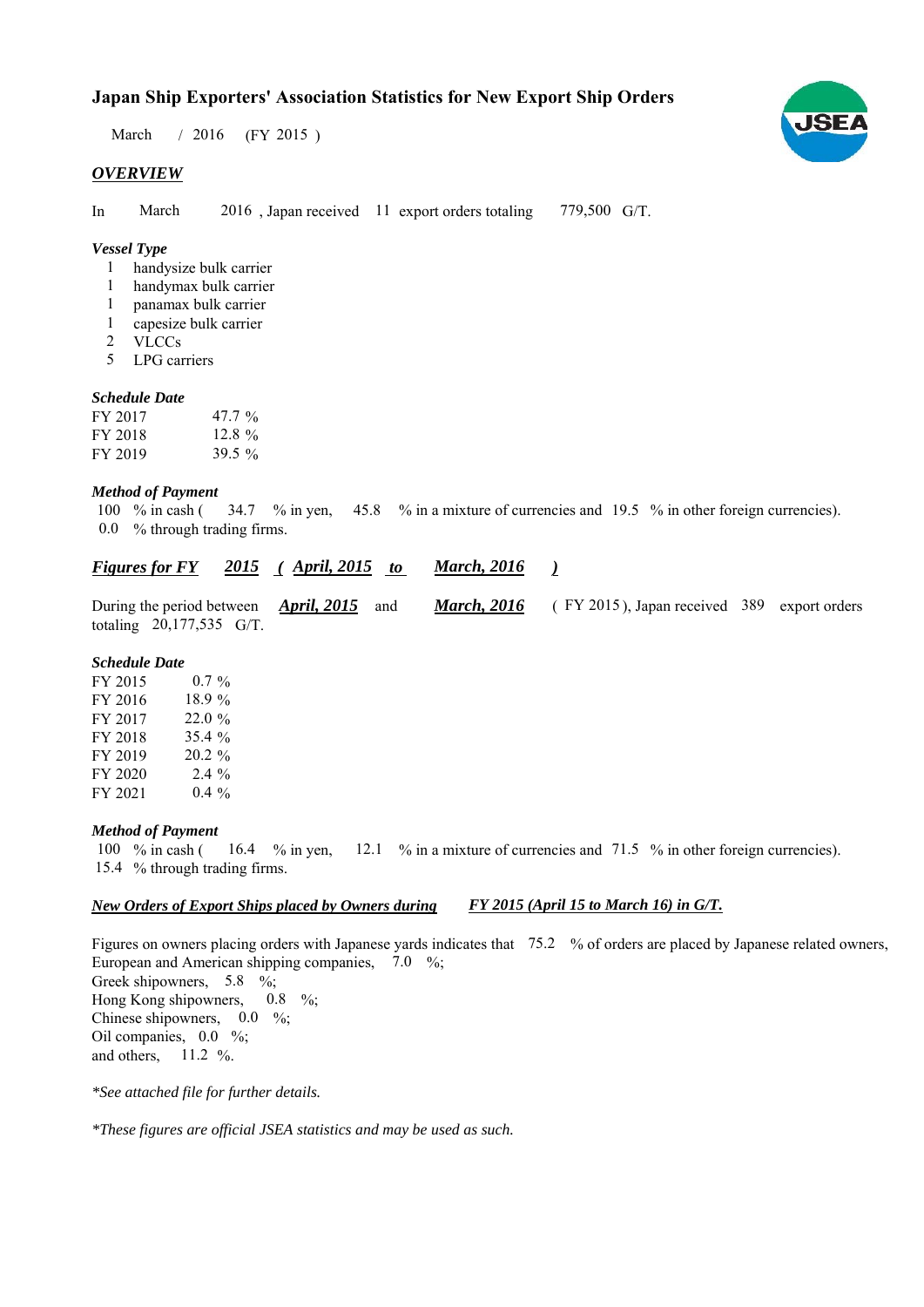## New Export Orders Placed in March 2016 (FY 2015) Based on Fiscal Year

|                                 |     |                      |      |               |     |              |     |               |     |            |     |                    |     |                    |     | $\sqrt{2}$ |
|---------------------------------|-----|----------------------|------|---------------|-----|--------------|-----|---------------|-----|------------|-----|--------------------|-----|--------------------|-----|------------|
| Apr 14 to Mar 15<br>Description |     | Apr $15$ to Nov $15$ |      | December 2015 |     | January 2016 |     | February 2016 |     | March 2016 |     | Apr 15 to Mar $16$ |     | Jan 16 to Mar $16$ |     |            |
|                                 | No. | G/T                  | No.  | G/T           | No. | G/T          | No. | G/T           | No. | G/T        | No. | G/T                | No. | G/T                | No. | G/T        |
| General Cargos                  | 20  | .759,860             | 47   | 4,282,737     |     | 32,400       |     |               |     |            |     |                    | 49  | 4,315,137          |     |            |
| <b>Bulk Carriers</b>            | 208 | 8,162,290            | 1791 | 7,374,700     | 40  | .206,999     |     | 116,300       |     | 229,400    |     | 211,400            | 232 | 9,138,799          |     | 557,100    |
| Tankers                         | 44  | 2,959,400            | 79   | 4,971,199     | 21  | 1,024,200    |     |               |     | 160,100    |     | 568,100            | 108 | 6,723,599          |     | 728,200    |
| Combined Carriers               |     |                      |      |               |     |              |     |               |     |            |     |                    |     |                    |     |            |
| Others                          |     |                      |      |               |     |              |     |               |     |            |     |                    |     |                    |     |            |
| Total                           | 272 | 12,881,550           | 305  | 16,628,636    | 63  | 2,263,599    |     | 116,300       |     | 389,500    | 11  | 779,500            | 389 | 20,177,535         | 21  | ,285,300   |
| FY 2015 / FY2014 (%)            |     | $*78.1$              |      | 199.5         |     | 186.3        |     | 9.8           |     | 62.3       |     | 51.2               |     | 156.6              |     | $** 38.6$  |
| In CGT                          |     | 6,285,421            |      | 7,792,563     |     | ,182,524     |     | 54,707        |     | 152,463    |     | 320,602            |     | 9,502,859          |     | 527,772    |

*Figures for shipbuilding orders of 500 G/T and over for export as steel vessels placed with JSEA members are covered.*

\*FY 2014/FY2013

\*\*Calendar Year 2015

JSEA (April 2016)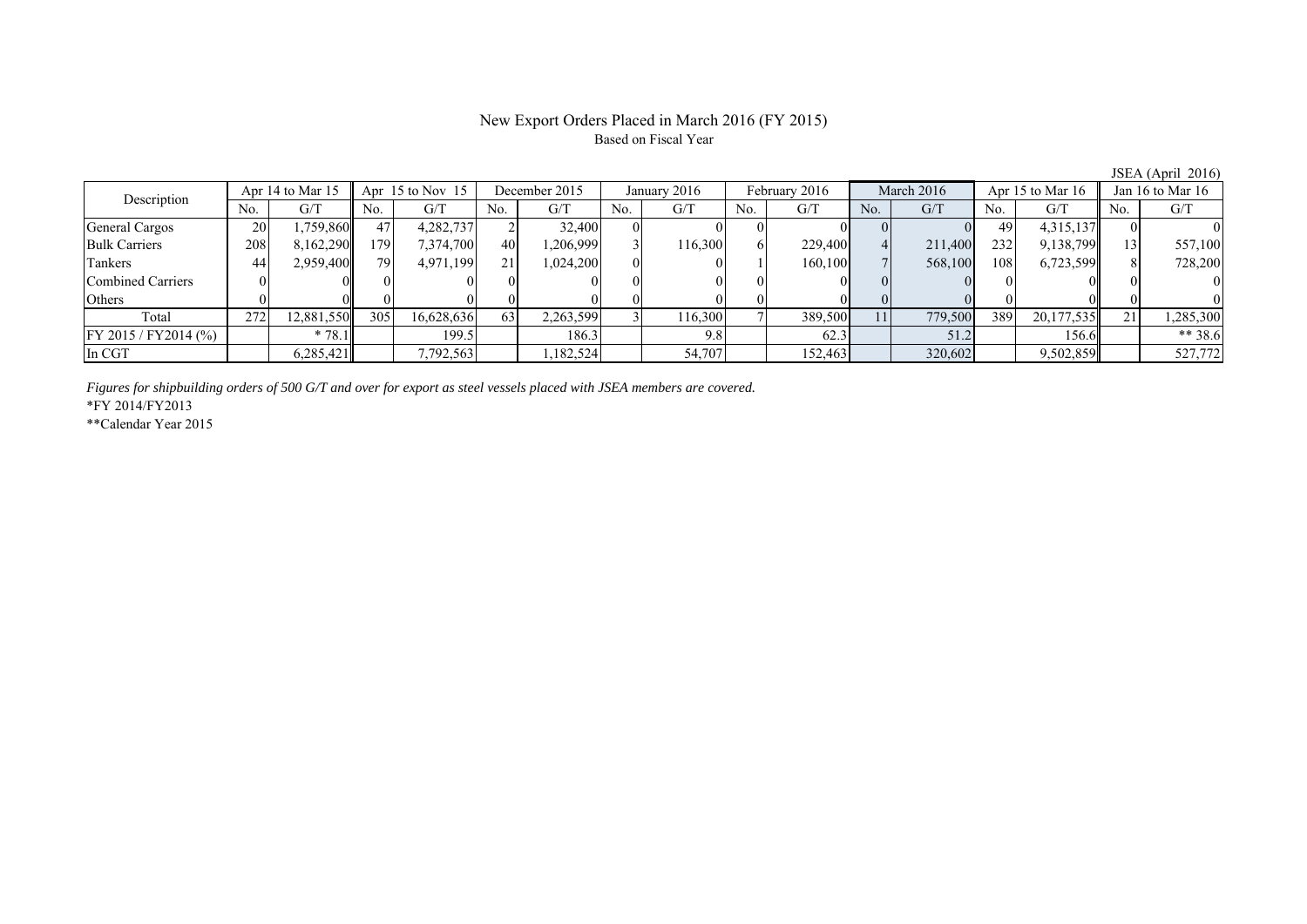# Export Ships Delivered in March 2016 (FY 2015) Based on Fiscal Year

| Apr 14 to Mar 15<br>Description |     |            | Apr $15$ to Nov $15$ |           | December 2015 |         | January 2016    |          | February 2016 |           | March 2016      |           | Apr 15 to Mar $16$ |            | Jan 16 to Mar 16 |            |
|---------------------------------|-----|------------|----------------------|-----------|---------------|---------|-----------------|----------|---------------|-----------|-----------------|-----------|--------------------|------------|------------------|------------|
|                                 | No. | G/T        | No.                  | G/T       | No.           | G/T     | No.             | G/T      | No.           | G/T       | N <sub>0</sub>  | G/T       | No.                | G/T        | No.              | G/T        |
| <b>General Cargos</b>           | 14  | 558,741    |                      | 556.231   |               | 70.826  |                 | 9,929    |               | 230,252   |                 | 151,335   | 161                | 1,018,573  |                  | 391,516    |
| <b>Bulk Carriers</b>            | 251 | 10,124,499 | 155                  | 5,874,906 |               | 301,931 | 37 <sup>1</sup> | .429,339 | 19            | 848,723   | 33 <sub>1</sub> | 1,405,827 | 252                | 9,860,726  | 89               | 3,683,889  |
| Tankers                         |     | 1,081,581  |                      | 264,457   |               |         |                 | 295,721  |               | 124,583   |                 | 116,461   | 22                 | 801,222    |                  | 536,765    |
| Combined Carriers               |     |            |                      |           |               |         |                 |          |               |           |                 |           | $\Omega$           |            |                  |            |
| Others                          |     |            |                      | 9.269     |               |         |                 | 1,337    |               |           |                 | 146,209   |                    | 156,815    |                  | 147,546    |
| Total                           | 282 | 11,764,821 | $174_1$              | 6,704,863 |               | 372,757 | 45              | .736,326 | 26            | 1,203,558 | 40              | 1,819,832 | 294                | 11,837,336 | 111              | 4,759,716  |
| FY 2015 / FY 2014 (%)           |     | * 98.0     |                      | 89.3      |               | 111.6   |                 | 102.2    |               | 156.6     |                 | 124.8     |                    | 100.6      |                  | $** 121.2$ |
| In CGT                          |     | 5,461,524  |                      | 3,215,536 |               | 176,563 |                 | 869,015  |               | 538,750   |                 | 928,260   |                    | 5,728,124  |                  | 2,336,025  |

*Deliveries of new shipbuilding orders of 500 G/T and over for export as steel vessels placed with JSEA members are covered.*

\*FY 2014/FY2013

\*\*Calendar Year 2015

JSEA (April 2016)